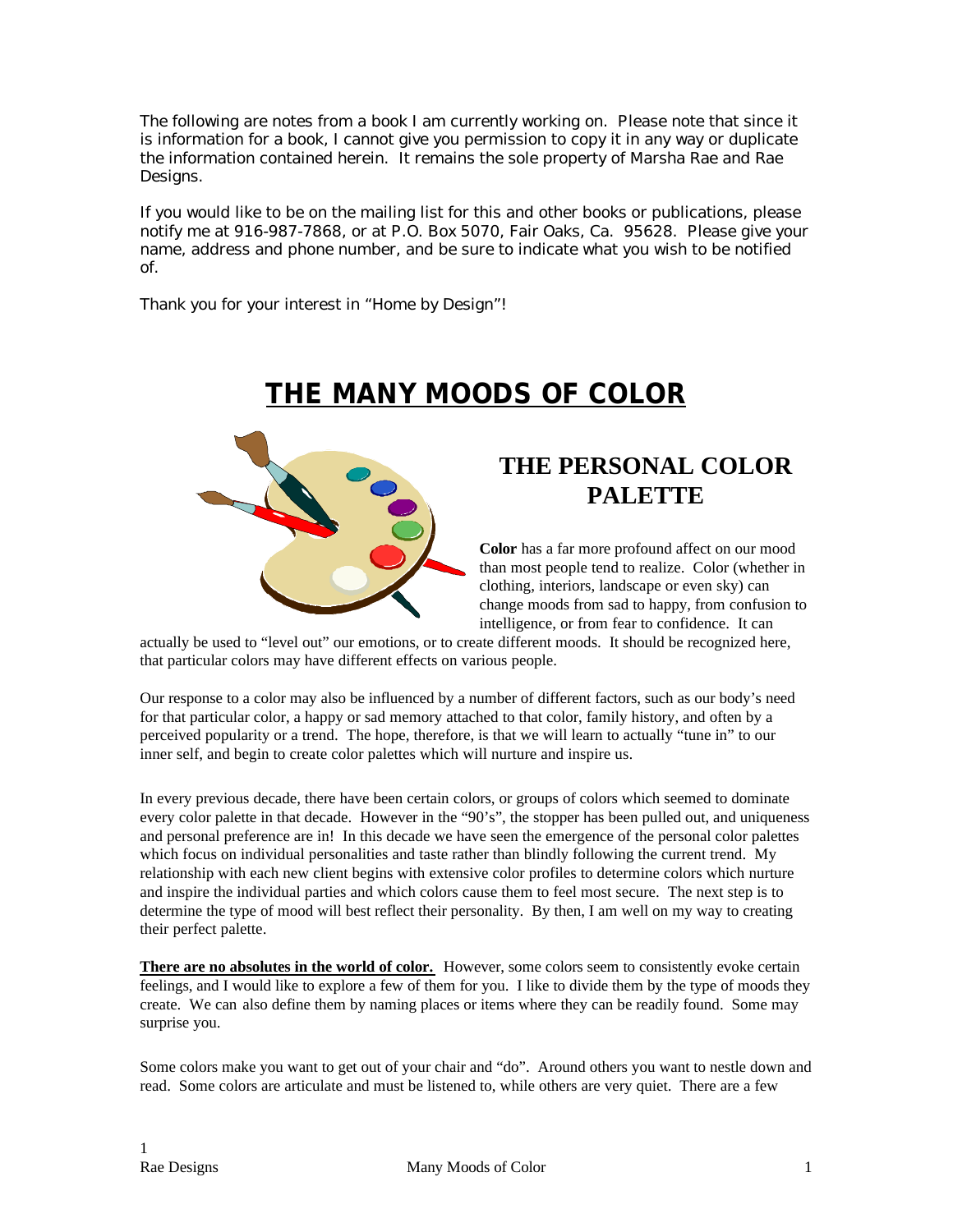colors which seem to indicate that you have traveled or are well read. Yet other colors create a desire for closeness, intimacy and love.

Only a few of the colors listed would be used to create a particular mood in any one room. What I do is to select the colors from the list which best suit that person's unique palette, while maintaining the desired mood.

## **NURTURING NEUTRALS**

#### **\*\* WARM, SERENE, SECURE \*\***

The Nurturing Neutrals create a sense of peace and well-being. They foster quiet conversation with family and friends, and can dispel loneliness. They can be used all by themselves, or be combined with other "mood" colors. Entering a room done in the nurturing neutrals is like getting a gentle hug!

A frequent request from my clients is for colors which create a sense of peace and well-being. Throughout time, mankind has found a sense of peace and tranquility when in touch with "Mother Earth". Quite naturally, the colors which impart that sense of warmth and serenity come directly from the earth. As a matter of fact, each of the other moods will most often start from a foundation of nurturing neutrals!

Prominent in the Nurturing Neutrals are colors from the sea, such as sand, shell, coral, pearl, stone and seaweed. The most common theme requested by clients for mural paintings are focused around the ocean. I often hear the comment that "If we didn't have to work, we would live somewhere on the coast". Individual colors make sounds and combinations of colors interact with each other to create articulation ranging from almost undetectable to nearly deafening. The soft sounds ocean colors create are very comforting and nurturing.

Green is a color which helps us to adjust to new environments and situations, and it will always be found among the "nurturing neutrals". Green is the color of Peace. Interestingly, when students ask me to review the palettes they have done themselves or when clients ask me to come figure out why their room "just doesn't quite make it", the color I most often have to add is some form of green. Growing plants give us a sense that life is indeed going forward and that we are alive and well. Some plant life colors for this palette would be pine needle, lemon grass, fern, silver maple, bay laurel, moss green, mushroom, wheat, & cornsilk.

Blue is another important color in the Nurturing Neutrals because of its prevalence in nature. The largest mass of color which we see when looking at the horizon is the sky, and it is most often blue. Blues represented in the Nurturing Neutrals will range from winter sky or mountain stream, to midnight.

If your early childhood was anything like mine, going to your Grandparents' home was just the greatest. It seemed my grandmother was always either in the process of making something wonderful when we arrived, or just taking it out of the oven. Most of us have one or two (or even many) foods which make us feel nurtured and loved. From Grandma's (or any other) kitchen come such colors as buttermilk, maple sugar, coffee, tapioca pudding, ginger cookie, tea stain, peach cobbler, and linen napkin.

Black is the color of protection, so it may be used here. However, it is not one of the more friendly colors, and will best be used in moderation in the Nurturing Neutral Palette. The one exception is a palette